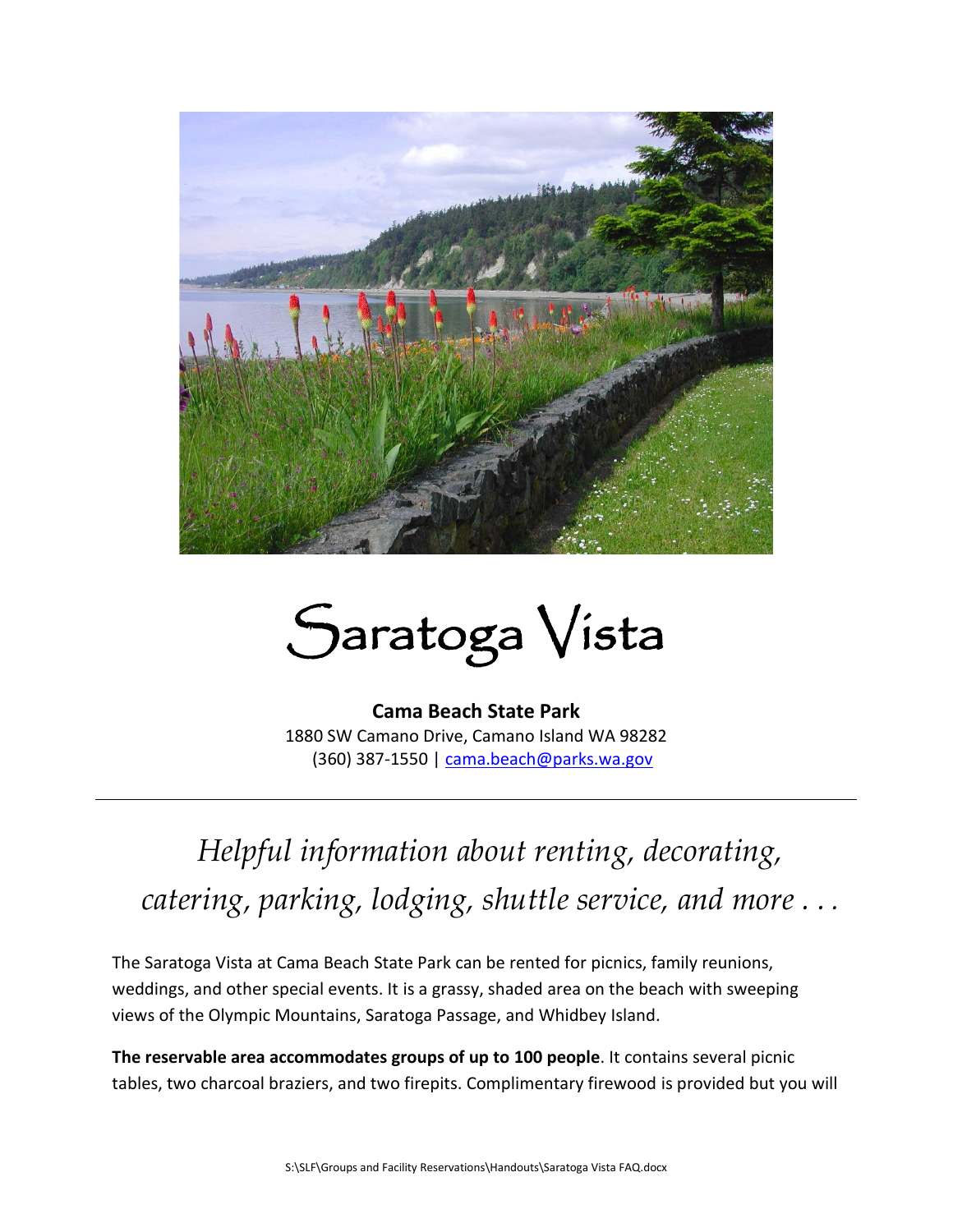need to bring your own kindling, matches, and charcoal. Please make sure that all fires are out before leaving for the day.

**Rental of the Saratoga Vista is for the entire day** starting at 9 a.m. and ending at sunset. When you arrive, please check in at the Welcome Center (the first building you see on your left as you enter the park gates).

**Because the Saratoga Vista is in a state park**, some events require permits to help manage celebrations outside normal day-to-day park activities. Costs and types of permits will depend on whether park staffing needs will be impacted by the event. Please contact us at (360)387- 1550 to discuss which permits might be needed and how to obtain them.

**Catering for your event at the Saratoga Vista is allowed**. If you are interested in catering through **Cama Beach Cafe and Catering**, please contact (360) 387-3222 or catering@camabeachcafe.com. Contracting with another caterer? If they are self-contained, you only need to contact us at (360) 387-1550 for a catering permit.

**When decorating for your event**, surface-weighted event tents, ceremonial arches, and dance floors are allowed with advance notice. **Stakes, spikes, posts, and any other items that pierce the ground are prohibited at Cama Beach State Park**. We also ask that nothing be attached to any structures, trees, plants, rocks, etc. You are welcome to set out an A-frame sign at the entrance of the park to direct your guests to the site.

**After your event, leave the area the way you found it.** Put all trash, recycling, and composting in designated receptacles located in the Saratoga Vista. Please remove all personal equipment, decorations, food, and lighting when you leave for the day.



**Need a fun place to stay for a couple of nights?** Reservations for **the Saratoga Vista** can be made 18 months in advance when renting seven or more Cama Beach cabins, or nine months in advance when renting between zero and six cabins. Cabin rates change seasonally. Visit [https://washington.goingtocamp.com](https://washington.goingtocamp.com/) or call (360) 387-1550 if you are interested in renting cabins. Our staff will be happy to assist you!